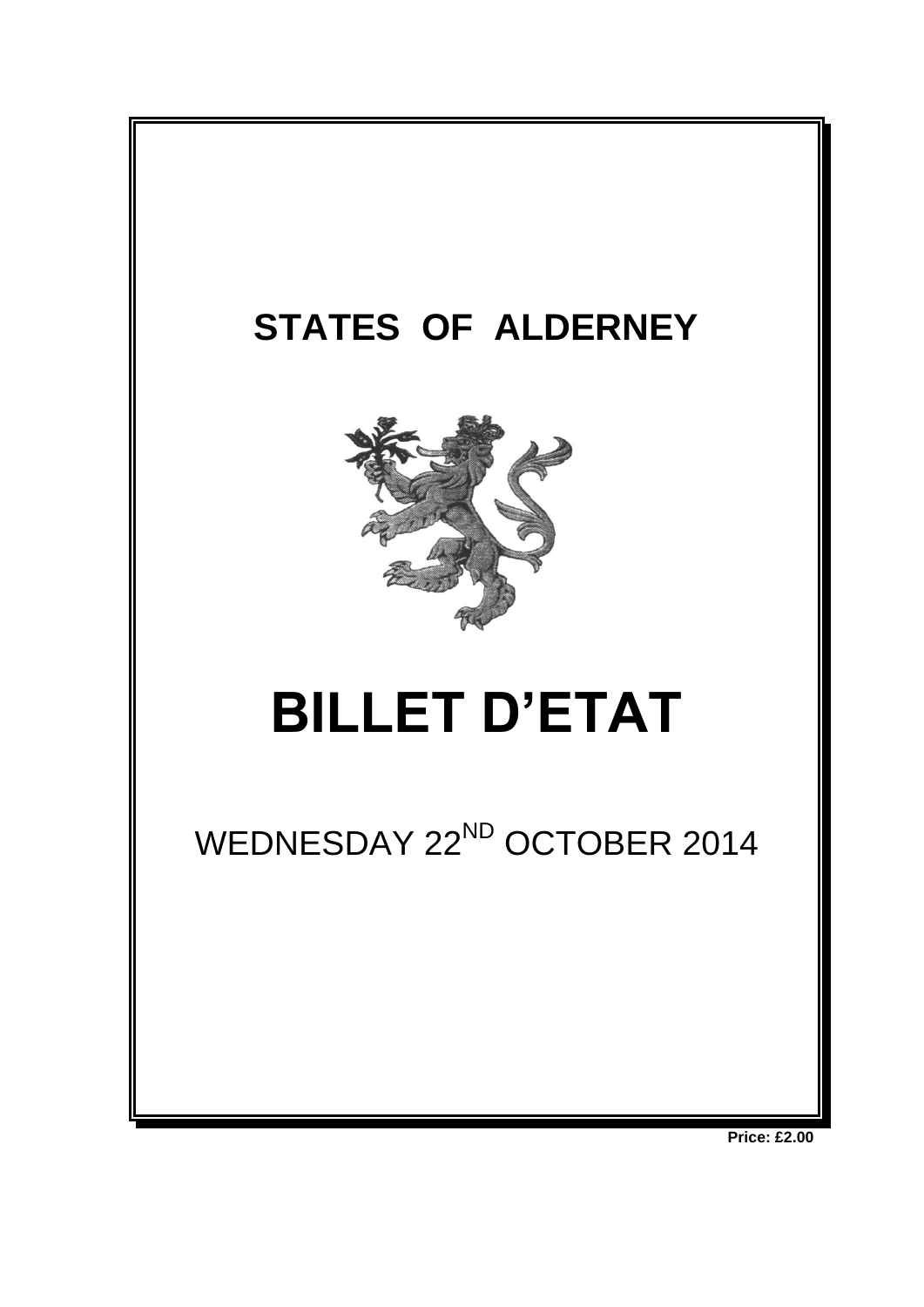# **STATES OF ALDERNEY**

# **BILLET D'ETAT**

# **FOR WEDNESDAY 22ND OCTOBER 2014**

Members of the States:

I have the honour to inform you that the Meeting of the States will be held at 5:30 pm on Wednesday 22<sup>nd</sup> October 2014. This will be preceded by the People's Meeting, which will be held on Wednesday 15<sup>th</sup> October 2014 at 7:00 pm in the Hall at St Anne's School.

> W Stuart Trought President

## **Item I The Alderney eGambling (Commencement) Regulations, 2014**

The following letter has been received from Mr Francis Simonet, Chairman of the Policy & Finance Committee:-

*"The Alderney eGambling (Commencement) Regulations, 2014 were drafted by the*  Law Officers of the Crown in conjunction with the Alderney Gambling Control *Commission and came into force on Wednesday 24th September, 2014.*

*The Alderney eGambling (Commencement) Regulations, 2014 is to bring into force Section 3 and 5 of the Alderney eGambling (Amendment) Ordinance, 2014 at such time as the States of Guernsey made corresponding changes to the Alderney eGambling (Operations in Guernsey) Ordinance, 2006. The changes are small being the inclusion of Temporary eGambling licensees in Section 1(a) and 1(b) and Sections 1(d) to 1(g) of the Alderney eGambling Ordinance, 2009 and were considered necessary by the Law Officers of the Crown ahead of the forthcoming Moneyval inspection.*

*I would be grateful if you would place this matter before the next meeting of the States of Alderney with an appropriate proposition.*

> *F Simonet Chairman"*

**The States of Alderney is requested not to annul 'The Alderney eGambling (Commencement) Regulations, 2014'.**

# **Item II Budgets for 2015 and Revised Budgets 2014**

The following letter has been received from Mr Francis Simonet, Chairman of the Policy & Finance Committee:-

*"Under Section 58 of the Government of Alderney Law the Policy & Finance Committee is required to publish the proposed budgets for 2015 and report on the budget for 2014.*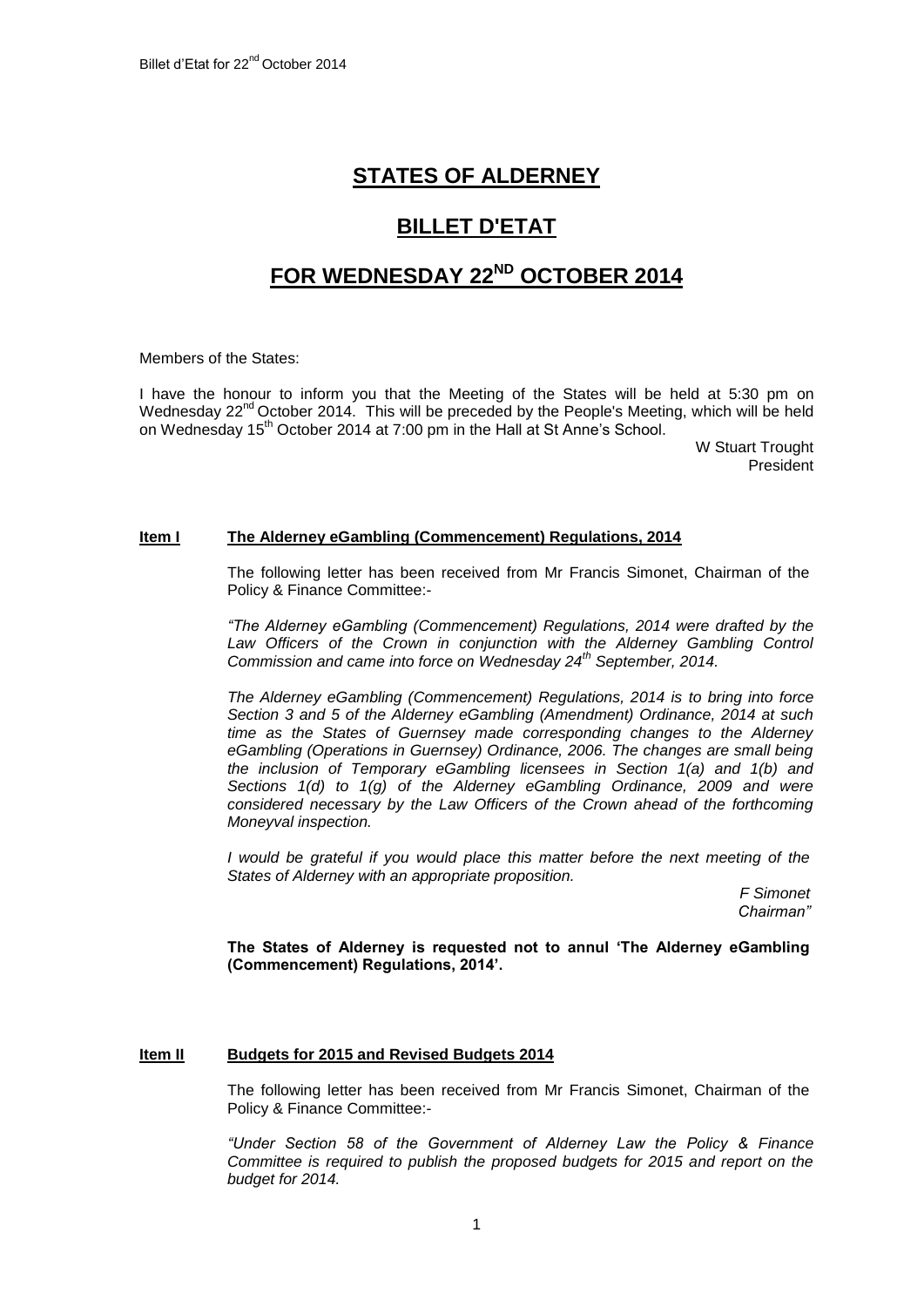*The attached Budget Report provides a full explanation relating to the States of Alderney and the States of Alderney Water Board.*

*I* would be grateful if you would place this matter before the States of Alderney with *appropriate propositions.*

> *F Simonet Chairman"*

#### **After consideration of the Budget Report, The States of Alderney is asked:-**

**To accept the States of Alderney Revenue, Capital, and Economic Development Reserve Budgets for 2015, and,** 

**To accept the States of Alderney Water Board Revenue and Capital Budgets for 2015**

#### **Item III Occupier's Rate 2015**

The following letter has been received from Mr Francis Simonet, Chairman of the Policy & Finance Committee:-

*"You will be aware that at the end of each year the States must, by Ordinance, set the level at which the Occupiers' Rate is to be charged for the following year, irrespective of any increase.* 

*As mentioned earlier in the Budget Report, the Policy & Finance Committee has*  resolved that no increase in rates should be applied in 2015, and therefore rates will *remain at 2014 levels.* 

*It should be noted that, mindful of the current economic climate, no increase has been applied to domestic rates since 2012, and follows a reduction in commercial rates last year.* 

*I therefore enclose a draft Ordinance entitled "The Occupier's Rate (Level for 2015) Ordinance, 2014" and should be grateful if you would place this before the States of Alderney with an appropriate proposition.*

*F Simonet Chairman"*

**The States of Alderney is asked to approve "The Occupier's Rate (Level for 2015) Ordinance, 2014".**

# **Item IV Proposed Increase in Water Rates**

The following letter has been received from Mr Chris Rowley, Chairman of the General Services Committee:-

*"The States is requested to review the Water Rate charges annually, as part of the budget process, taking into account anticipated expenditure as predicted by the Water Board Management.*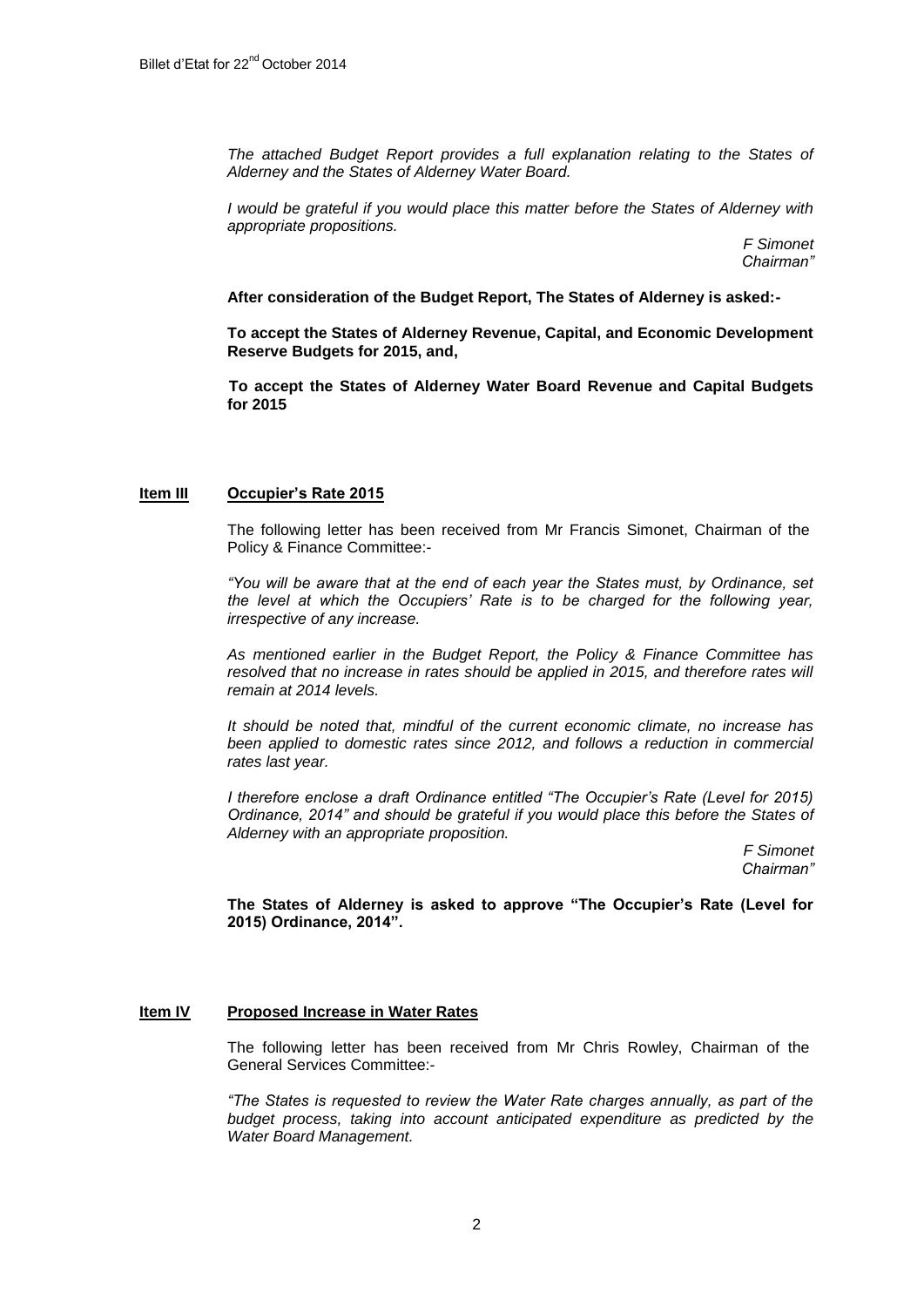*As previously reported the operating deficit had risen to £105K in 2006, which necessitated several years of 10% increases, reducing to 5% in 2011 & 2012, and finally returning to annual RPIX increase of 2.1% in 2013.* 

*In considering the Budget for 2015, the Board are proposing to continue with an RPIX increase of 2.1% to ensure the Water Board continues to meet its annual operating costs in any given year and to avoid a similar situation occurring again. This increase together with significant reductions in expenditure, to the minimum level required to operate the service, is anticipated to achieve a small operating surplus for 2015.*

*Meanwhile, as mentioned in the earlier Budget Report, I am pleased to advise that the substantial capital investment program continues to be carried out in order to improve the Board's infrastructure and to ensure that the island's water supply can be maintained at an acceptable standard. As the Board has minimal reserves this investment has been funded by way of grants from the States of Alderney, totalling in excess of £2.1 million since 2008, with a further £250K anticipated for 2015.* 

*However it should be noted that although we now have adequate water supplies to service the Island that this resource should not be wasted. The cost of collecting and treating the supply continues to rise, with the consequential effect that the increased operating costs need to be met by the income from rates.* 

*A draft Ordinance entitled "The States Water Supply (Rates of Charge)(Alderney) Ordinance 2014" is attached, which if approved will bring the revised rates and charges into effect from the quarter commencing 26th December 2014, and will be reflected in the March 2015 Water Rate accounts, as rates are charged in arrears.*

*I* would be grateful if you would place this matter before the States of Alderney with *appropriate propositions.*

> *C Rowley Chairman"*

**The States of Alderney is asked to approve "The States Water Supply (Rates of Charge) (Alderney) Ordinance 2014".**

# **Item V Elections 2014**

The following letter has been received from Mr Francis Simonet, Chairman of the Policy & Finance Committee:-

*"Section 28(1) of the Law states that the States shall appoint a day not earlier than 14th November and no later than 14th December on which an ordinary election shall be held for the purpose of electing members of the States in place of the members whose terms of office expire at the end of 2014, namely Mr R. Berry; Mr M. Birmingham; Mrs N. Paris; Mr S. Roberts and Mr I. Tugby.*

*Saturday 22nd November has been identified for the start of the Election process commencing with the Ordinary Election. Nominations to be received during the seven days ending at 4pm on 11th November 2014.* 

*The Plebiscite would then take place on Saturday, 6th December 2014. Nominations to be received during the seven days ending at 4pm, 2nd December 2014.*

> *F Simonet Chairman"*